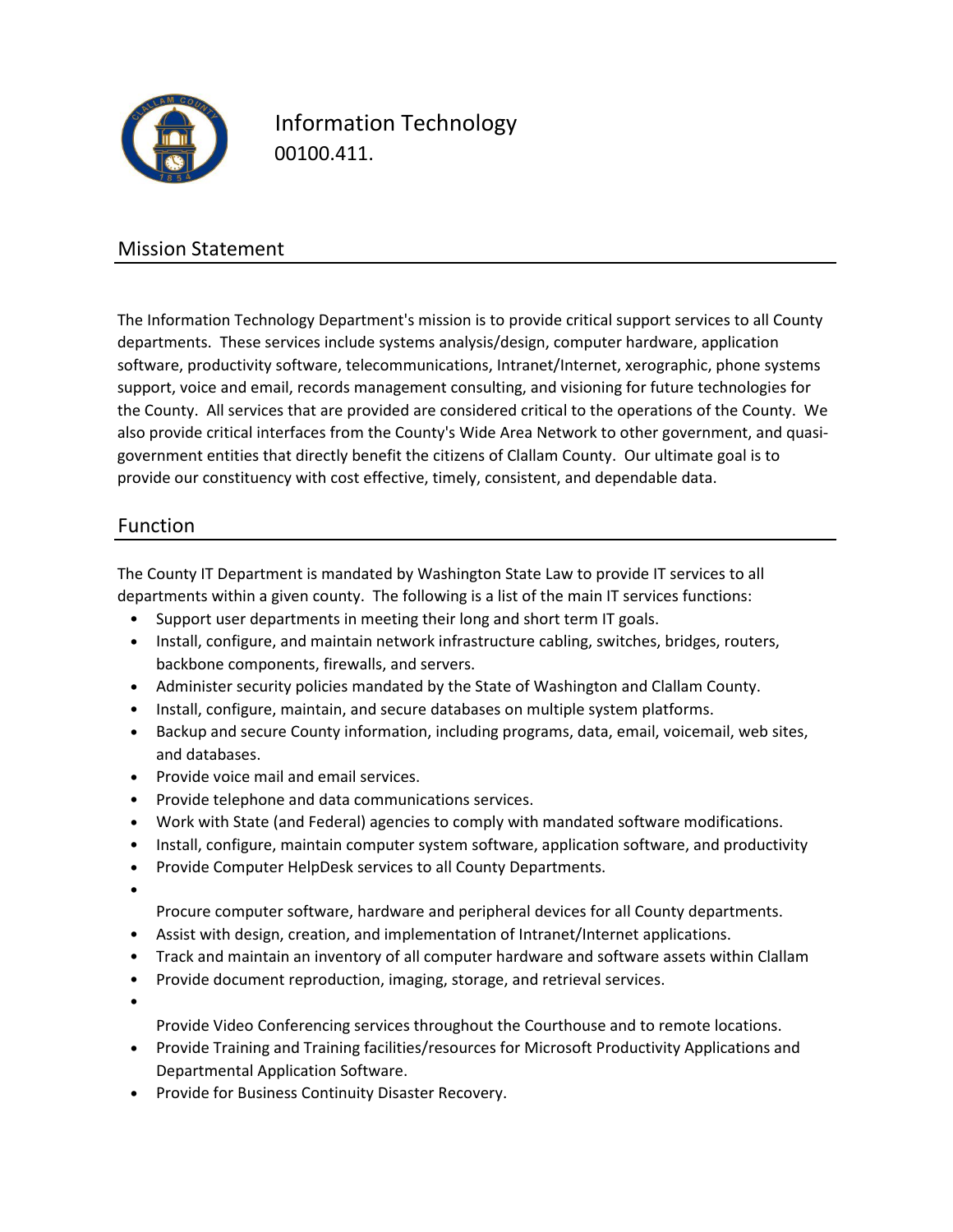- Assist with the installation, configuration, and maintenance of purchased departmental applications.
- Provide systems analysis and design services for all user departments.
- Design, create, implement, and maintain custom application software where I.T. skills are available.
- Provide support for multi-departmental enterprise applications, including GIS and Permit systems. Includes user customization to meet county-specific needs, integration with other county data and training.

#### Goals

- 1. Reduce the County's total cost of ownership by forming inter-governmental partnerships to share IT resources.
- 2. Conversion of iSeries-based WebSmart RPG applications to Windows-based PHP.
- 3. Continue to implement virtual servers to replace existing physical servers.
- 4. Provide reliable, secure, and easily accessible information and data to the citizens of Clallam County.
- 5. Implement virtual desktop technology.

### Workload Indicators

|                                                 | 2012 Actual | 2013 Actual | 6/30/14 Actual |
|-------------------------------------------------|-------------|-------------|----------------|
| <b>Virtual Servers</b>                          | 64          | 76          | 109            |
| <b>Physical Network Servers</b>                 | 51          | 56          | 56             |
| <b>IBM Midrange ISeries Systems</b>             | 1           |             |                |
| Storage area network size (terabytes) - current |             |             | 53.3           |
| Storage area network size (terabytes) - active  | 11          | 16.055      | 22.1           |
| Storage area network size (terabytes) - archive | 11          | 11          | 11             |
| Intranet Pages & Media                          | 17,037      | 17,818      | 18,468         |
| Internet-Clallam County Website Pages & Media   | 22,890      | 27,575      | 28,453         |
| Internet-CC Website Pages & Media Modified      | 10,267      | 3,939       | 1,555          |
| Internet-CC Website Unique Visits               | 832,826     | 1,193,894   | 639,036        |
| Internet-CC Website Page Views                  | 3,098,312   | 6,603,452   | 3,495,184      |
| <b>Website Content Contributors Supported</b>   | 43          | 43          | 42             |
| <b>Social Media Accounts</b>                    | 10          | 12          | 12             |
| PC/Laptop/Netbooks/MDTs supported               | 669         | 646         | 781            |
| <b>Phone Extensions</b>                         | 741         | 740         | 740            |
| <b>State WA SCAN Accounts</b>                   | 416         | 421         | 415            |
| <b>Voice Mailboxes</b>                          | 484         | 481         | 481            |
| Long Distance Accounts managed                  | 121         | 122         | 117            |
| <b>Exchange Mailboxes</b>                       | 566         | 611         | 637            |
| HelpDesk Tickets (Job Track)                    | 1,448       | 2,069       | 1,385          |
| <b>Virus Attacks</b>                            | 57          | 188         | 111            |
| <b>Auto Attendants and Caller Applications</b>  | 43          | 43          | 42             |
| Smartphones/Tablets supported                   | 29          | 34          | 34             |